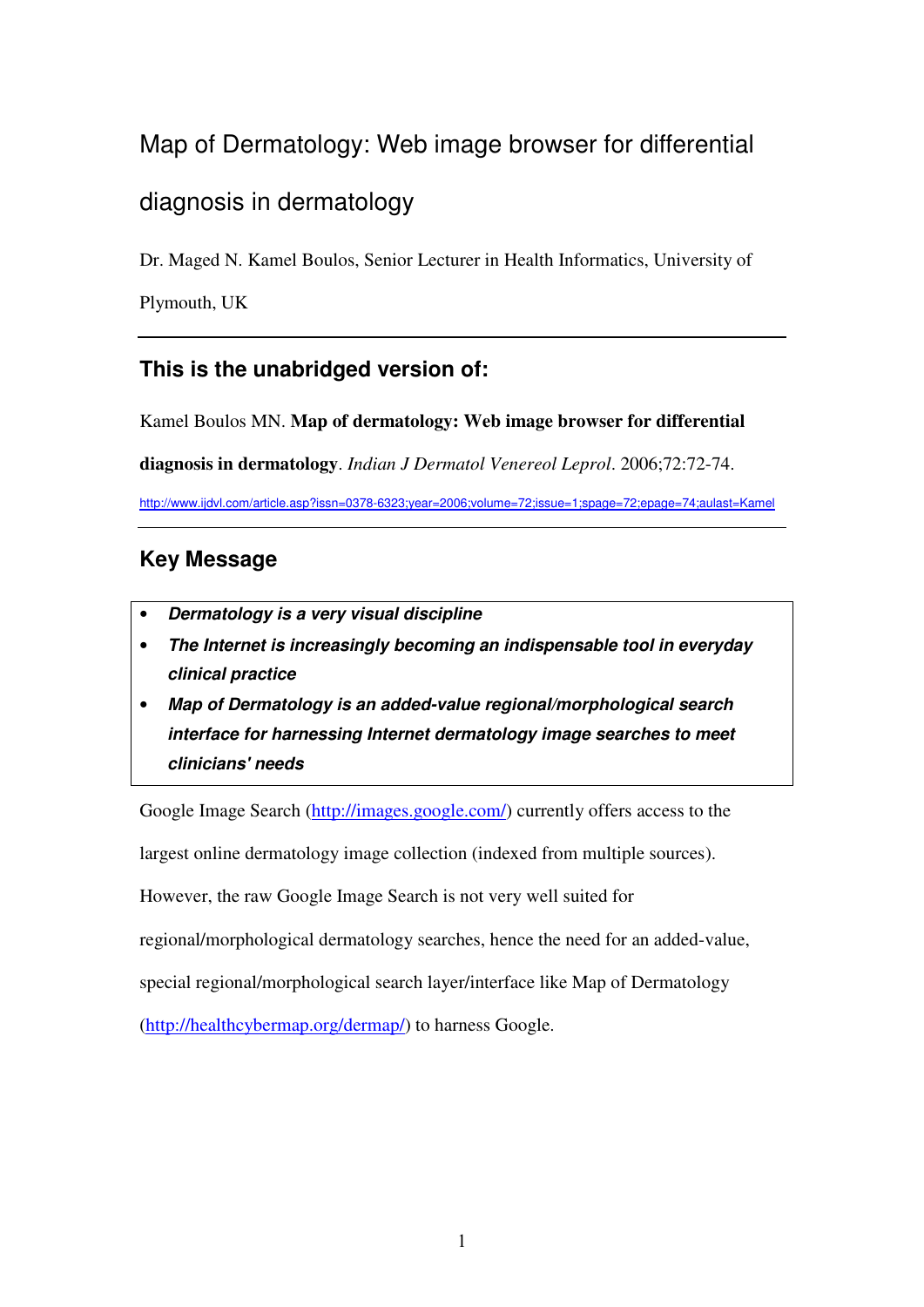## **Background**

*The Evolution of the Web from Text to Multimedia and Image Search Engines*  The Web has very rapidly evolved over the last decade, from a mostly text-based information channel to a powerful multimedia publishing medium rivalling the traditional print media. Today, millions of images exist on the Web in different sizes and image formats, covering a very wide range of topics. Most Internet search engines have matched this evolution of the Web from text to multimedia by developing their own dedicated image search tools and interfaces, and some search engines have even been launched that specialise only in image searching. Examples of image search engines on the Web include Cydral (http://en.cydral.com/), Ditto Image Search (http://www.ditto.com/), Google Image Search (http://images.google.com/), Picsearch (http://www.picsearch.com/), and Yahoo! Image Search

(http://images.search.yahoo.com).

These search engines index images on Web pages they crawl based on the text surrounding those images (e.g., figure captions). The results are not always accurate or relevant. The UK Technical Advisory Service for Images (TASI) recently surveyed all image search engines currently available on the Web, and concluded that Google Image Search is the most effective image search engine, with the broadest index/coverage of images from the Web among all surveyed engines.<sup>1</sup> In November 2004, this author also tested the major Web image search engines using dermatology-specific search terms. Again, Google ranked first as the most "clever" of all tested engines, delivering the most relevant results and offering the most comprehensive index available today of dermatology Web images.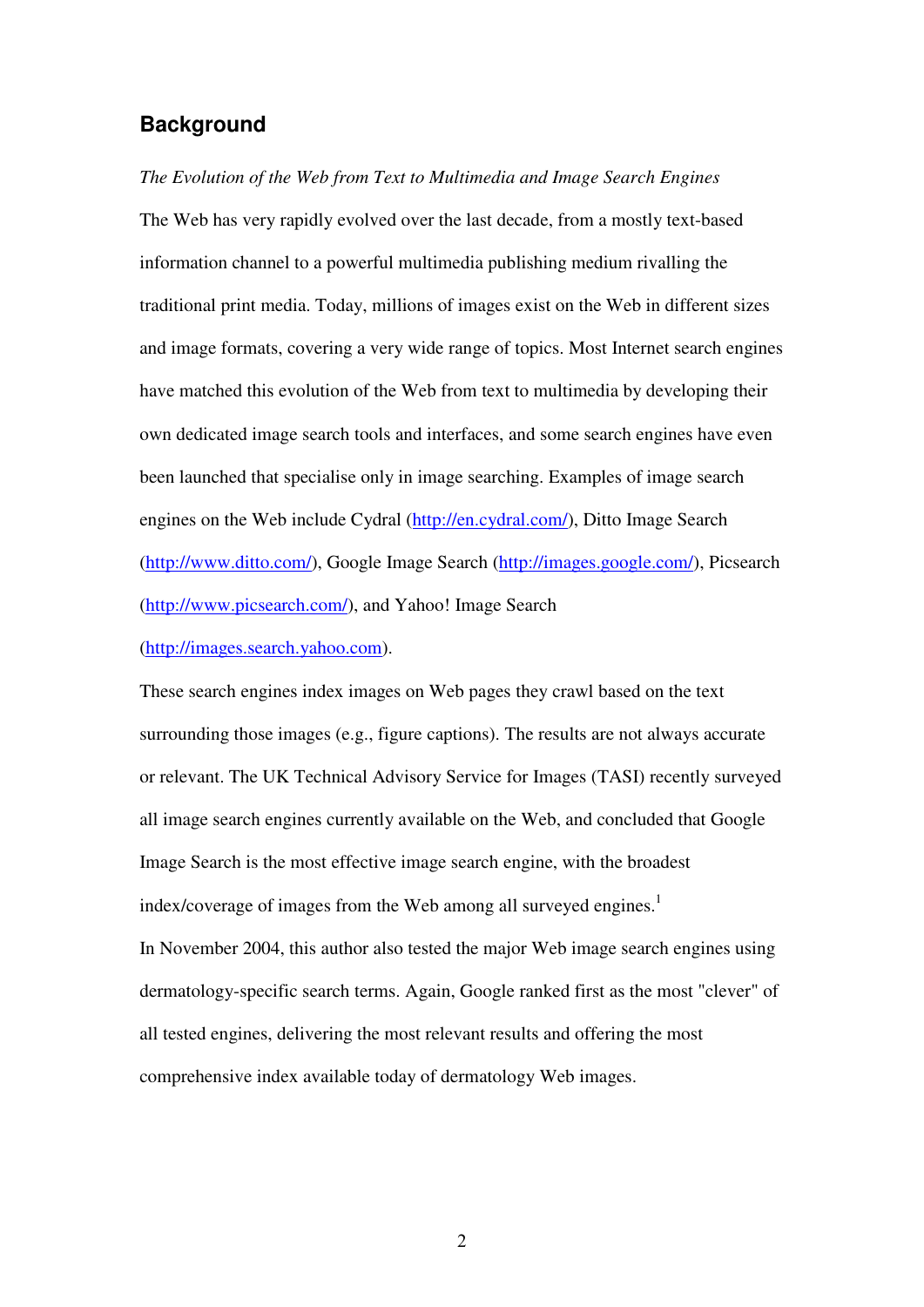#### *Value-added Services*

Online services that leverage existing search engines have also existed for some time. Examples include Soople for Google (http://www.soople.com/), and metacrawler (http://www.metacrawler.com/). This paper reports on one such service, a dermatology-specific "add-on" to Google Image Search that is intended to produce results that might be hard to achieve by the average user using the basic Google Image Search interface.

## **Introducing the Map of Dermatology**

The Web has opened new efficient and effective ways for storing, retrieving and distributing clinical images.<sup>2,3</sup> Today, anyone with Internet access can browse thousands of high quality dermatology images on the Web at no cost, apart from that of connecting to the Internet. This free and easy access to online dermatology image collections has multiple educational, clinical and research applications. $3-6$ However, users cannot search for images of a condition if they don't know its name. Moreover, current image search engines are not very helpful in searching images of skin conditions by using only words describing lesion morphology and affected body regions, and any results returned from such queries are not properly sorted in a usable and useful way.

Lack of meta-information and indexing services specialised in retrieving clinical images makes finding specific dermatology images on the Web difficult.<sup>3</sup> Manual indexing (i.e., by specialised humans) of images on the Web, though having the potential of producing the best search results, will always remain limited regarding the number of images that are practically possible to index in this way. That's where the Map of Dermatology comes in to help.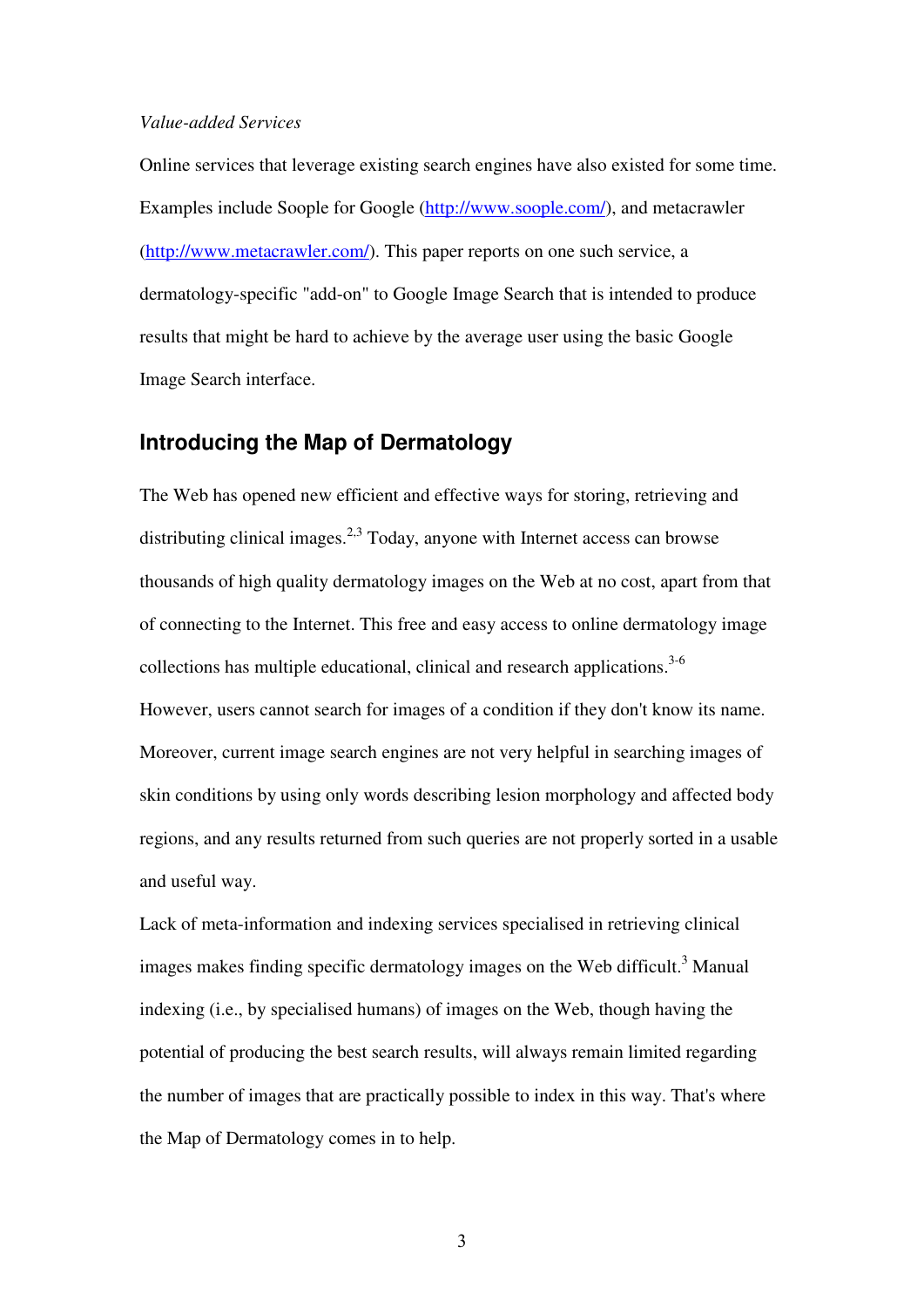Dermatology is a very visual discipline. For skin conditions, regional (affected body region(s)/sub-region(s)) and morphological (type of skin lesion, e.g., macule, papule, plaque, nodule, etc.) groupings of digital dermatology image collections (and other resource types) have sometimes proved useful in various clinical (differential diagnosis) and educational settings.<sup>5-9</sup>

Map of Dermatology (http://healthcybermap.org/dermap/) enables users to search for images of skin conditions by body region/morphology rather than by condition name, which is much more useful and natural in answering questions about unknown clinical presentations/diagnoses, especially for non-specialists like General Practitioners (GPs) in the UK.

(The differential diagnosis of lesions with generalized distribution (i.e., lesions not confined to a specific body region), including characteristic patterns, can be displayed by clicking the 'Generalized Distribution' link below the human body map in the left pane of Map of Dermatology (http://healthcybermap.org/dermap/). Users will then be presented with eight broad categories of lesions to choose from. Clicking any of these morphological categories will fetch conditions belonging to it. These can then be clicked to display the corresponding images.)

When faced with a non-familiar dermatological presentation, non-specialist users usually do not have a full list of differential diagnoses ready in their minds. They would rather prefer a tool that would help them answer questions like "which condition(s) is more likely to present in a given body region with a particular morphology?" Using the Map of Dermatology, non-specialists can pinpoint a diagnosis/differential diagnosis by browsing the resultant image sets and comparing them to the clinical presentation at hand ("does it *look like* this?").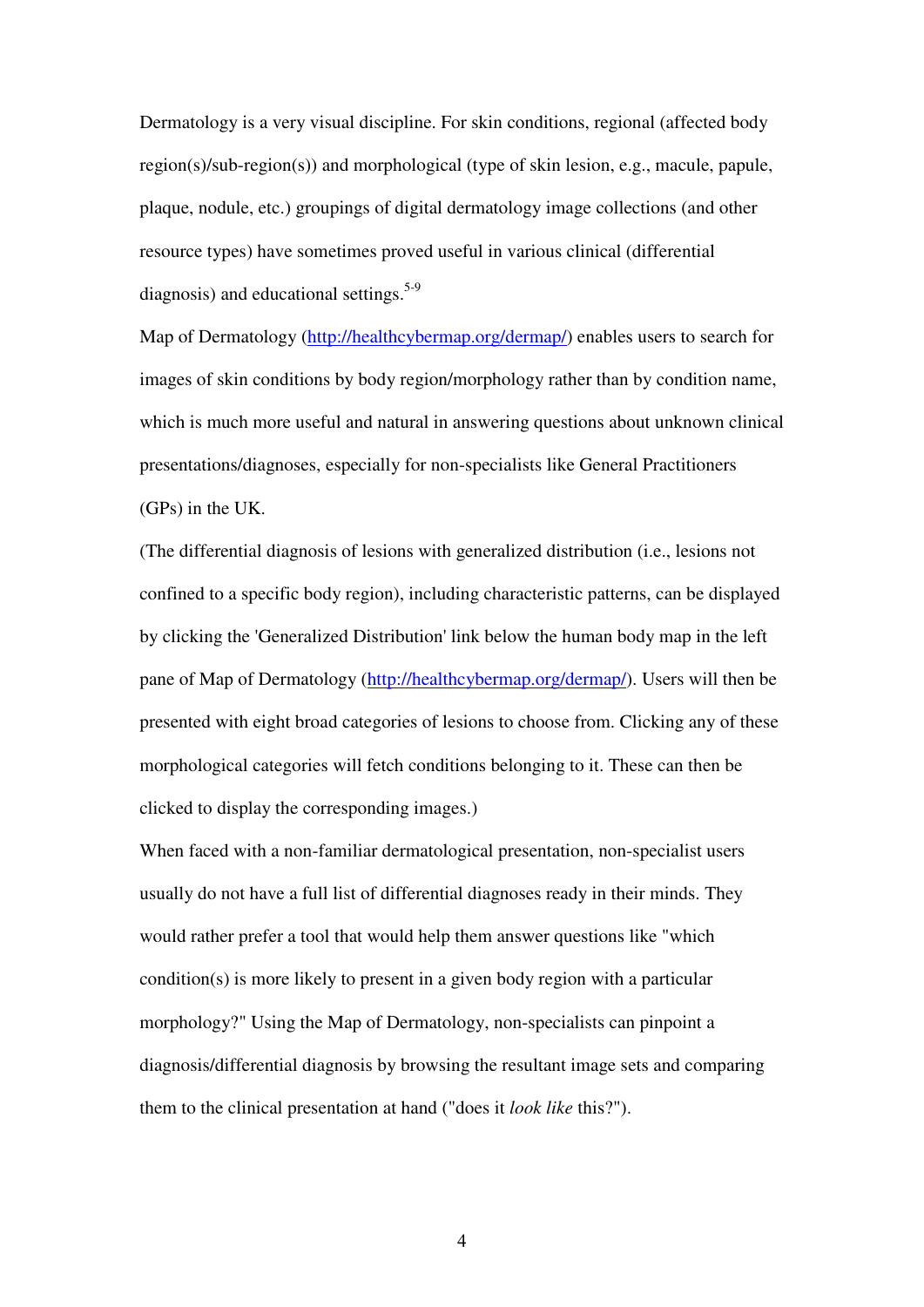The main *raison d'être* for the current Map of Dermatology is to provide a valueadded interface that is better and more useful to our users than the raw Google Image Search (http://images.google.com/) upon which it is based. The demonstrator's maps are based on regional/morphological differential diagnosis lists from Fitzpatrick's *Color Atlas and Synopsis of Clinical Dermatology*. 10

It is noteworthy that Map of Dermatology is now an OMNI/NMAP-catalogued resource (OMNI: Organising Medical Networked Information—

http://omni.ac.uk/cgi/fullRecord.cgi?key=30115444&gateway=omni ; NMAP: Nursing, Midwifery and Allied health Professions—

http://nmap.ac.uk/cgi/fullRecord.cgi?key=30115444&gateway=nmap). OMNI and NMAP are gateways to hand-selected and evaluated, quality Internet resources in health and medicine.

# **Why Map of Dermatology?**

The challenges of the early days of the Web (e.g., hardware and Internet connection speed issues) $4$  have been superseded today by new ones related to information overload and knowledge management. The question is no longer how to download and display high resolution Web images, but how to find such images that would be relevant to a user's current information need, among millions of existing Web images. *The Limitations of Current Online Dermatology Atlases and Tools* 

Currently, Dermatlas (http://dermatlas.org/derm/), DOIA and PeDOIA (Dermatology OnlIne Atlas and its Paediatric version— http://dermis.multimedica.de/index\_e.htm), and the Brazilian Atlas Dermatologico (http://www.atlasdermatologico.com.br/) all together hold a total of about 18,000 images for all dermatological diagnoses in their databases (combined), while Google Image Search indexes over 13,600 images related to psoriasis alone (though Google will not actually allow its users to browse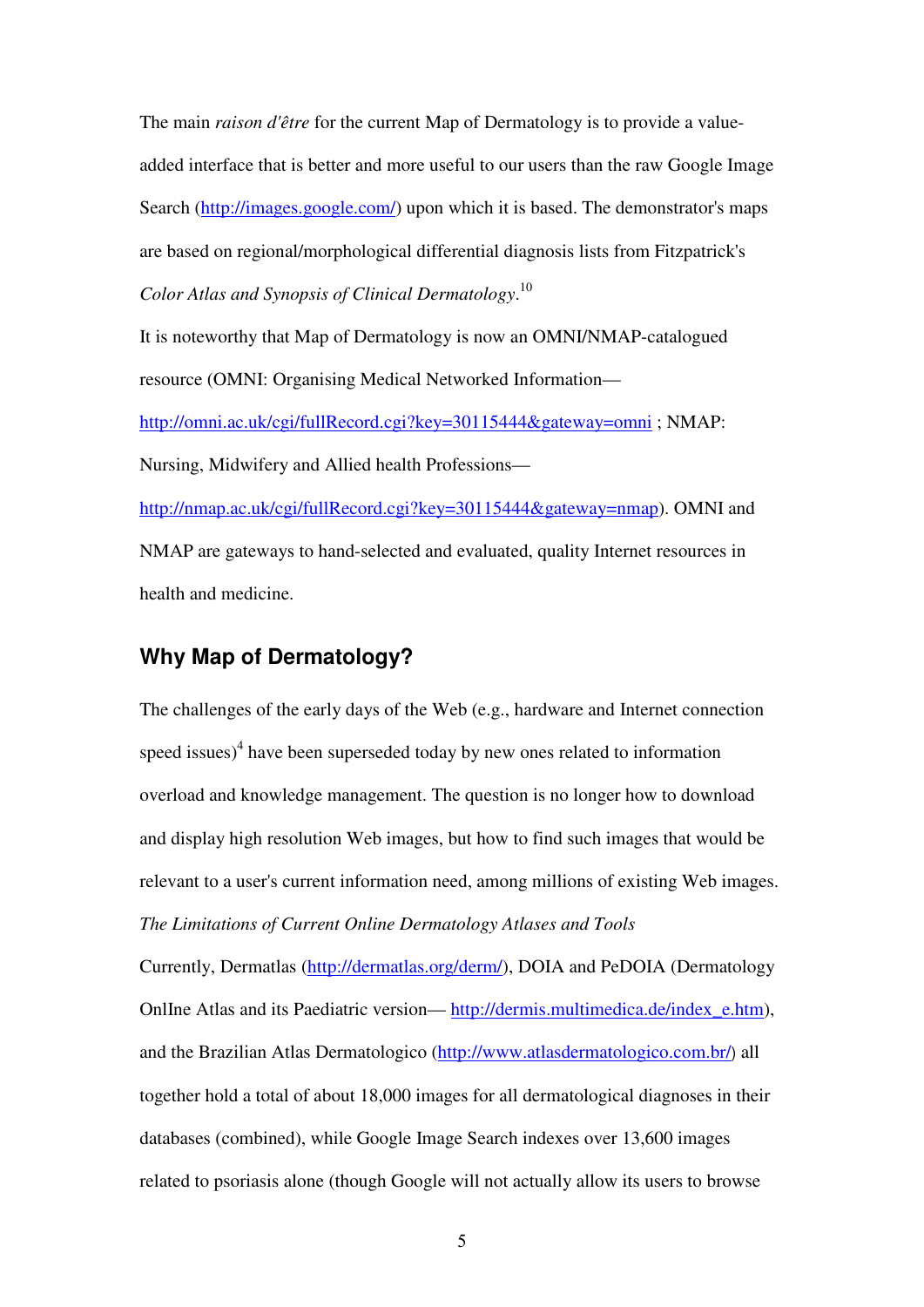beyond the first eight or nine hundred images in any result set). In fact, Google indexes 1,187,630,000 images in total (all figures current as of April 2005)—of them tens of thousands are related to dermatology.

Google's image index includes images from existing databases like Dermatlas, Atlas Dermatologico and the University of Iowa Dermatology ImageBase (http://tray.dermatology.uiowa.edu/ImageBase.html), among other dermatology collections. In fact, Google can be thought of like a raw image "meta-search" engine, searching across existing dermatology image databases on the Web.

Though DOIA/PeDOIA and Dermatlas feature regional search (i.e., by body region see http://dermis.multimedica.de/doia/dbrowser.asp?zugr=d&lang=e&benr=A and http://dermatlas.med.jhmi.edu/derm/homunculus.cfm), they provide very limited or no morphological or combined regional/morphological searches (plus the fact that they are limited to searching in only their own relatively small collections). This somewhat limits their educational potential and value in answering differential diagnosis queries. The Brazilian Atlas Dermatologico offers no regional or morphological searches.

Trip Database (http://www.tripdatabase.com/) also has an image search facility searching only external databases like Dermatlas, but again their image search is of very limited value in regional/morphological dermatology-type queries.

*Map of Dermatology as a Value-added Service* 

Map of Dermatology relies on tens of thousands of images produced by dermatologists and the academia worldwide (rather than producing our own limited and costly content).

But, one might ask, isn't Google Image Search already around to help with our dermatology image queries? The answer, as also stated above, is that the raw Google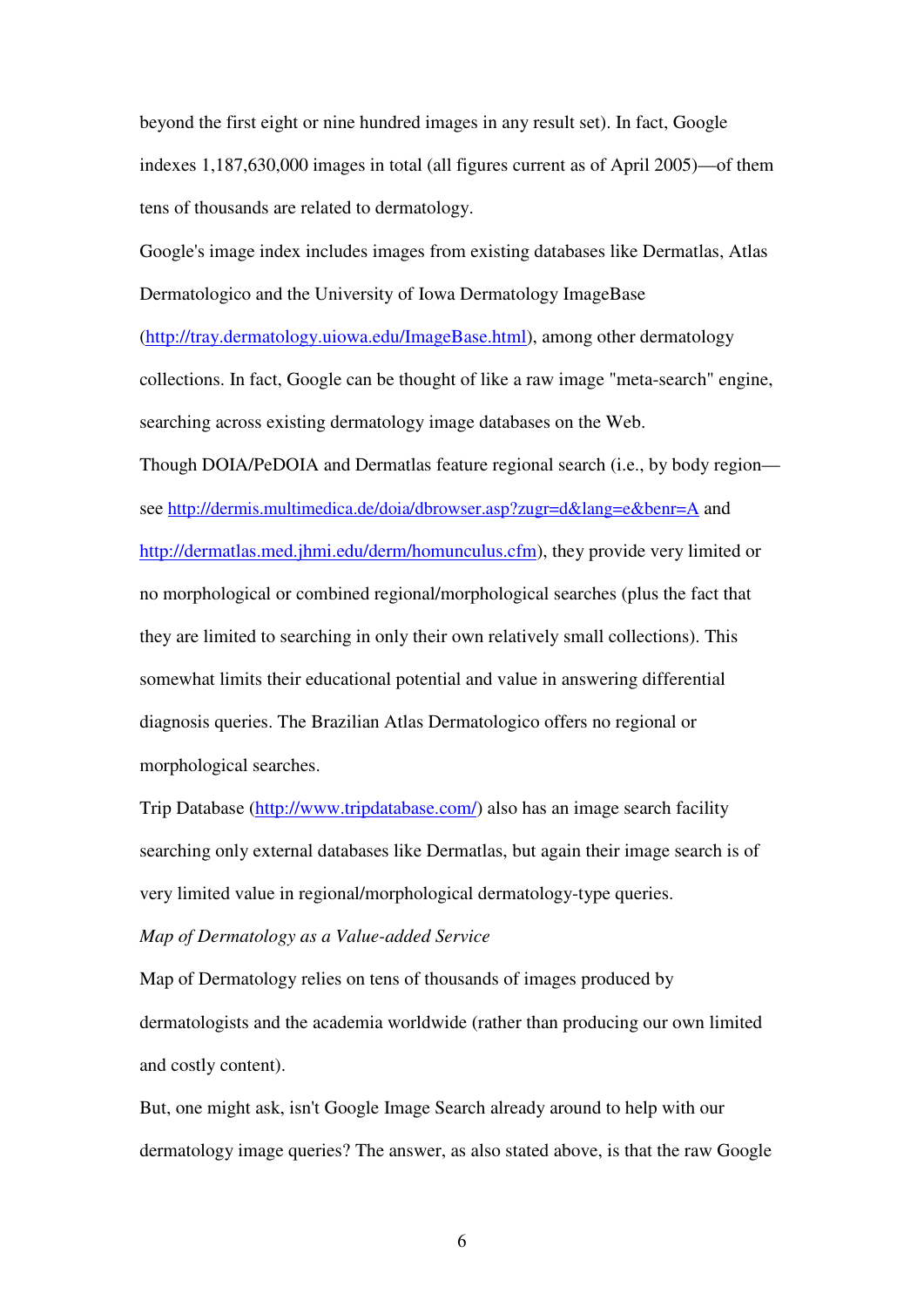Image Search is not very well suited for regional/morphological dermatology searches, hence the need for an added-value, special regional/morphological search layer/interface to harness Google to better serve our information needs. Map of Dermatology interface allows users to query Google's image index for dermatology images by skin lesion morphology and affected body regions by "translating" such queries into lists of possible diagnoses (named skin conditions), and "pre-refining" the basic Google Image Search accordingly, thus saving users' time and effort, and reducing the scope for time-wasting error.

Using the Boolean operator 'OR', the pre-formulated Map of Dermatology image queries were hand-tweaked to care for the many synonyms of some skin conditions (and characteristic lesions, e.g., shagreen patch in tuberous sclerosis), plus localisation (and its synonyms/sub-regions too), and produce the best results within Google's limit of ten terms per query.

Map of Dermatology potential applications and uses include:

- − educational uses (e.g., by medical students);
- − to support ward round/outpatient clinic differential diagnosis discussions; and
- − as an online image service (e.g., to prepare clinical presentations) and a crude differential diagnosis tool for nurses, physicians and dermatologists. (Users must obtain the appropriate permissions to use any image, linked to from Map of Dermatology/Google, from the owner(s) of that material.)

#### *Map of Dermatology Limitations*

Sometimes, the image results returned by Map of Dermatology seem a bit irrelevant, e.g., user clicks on some leg condition and gets images of the same skin condition but on hands and arms. However, the utility of the Map of Dermatology and overall relevance, selectivity and comprehensiveness of results returned using its hand-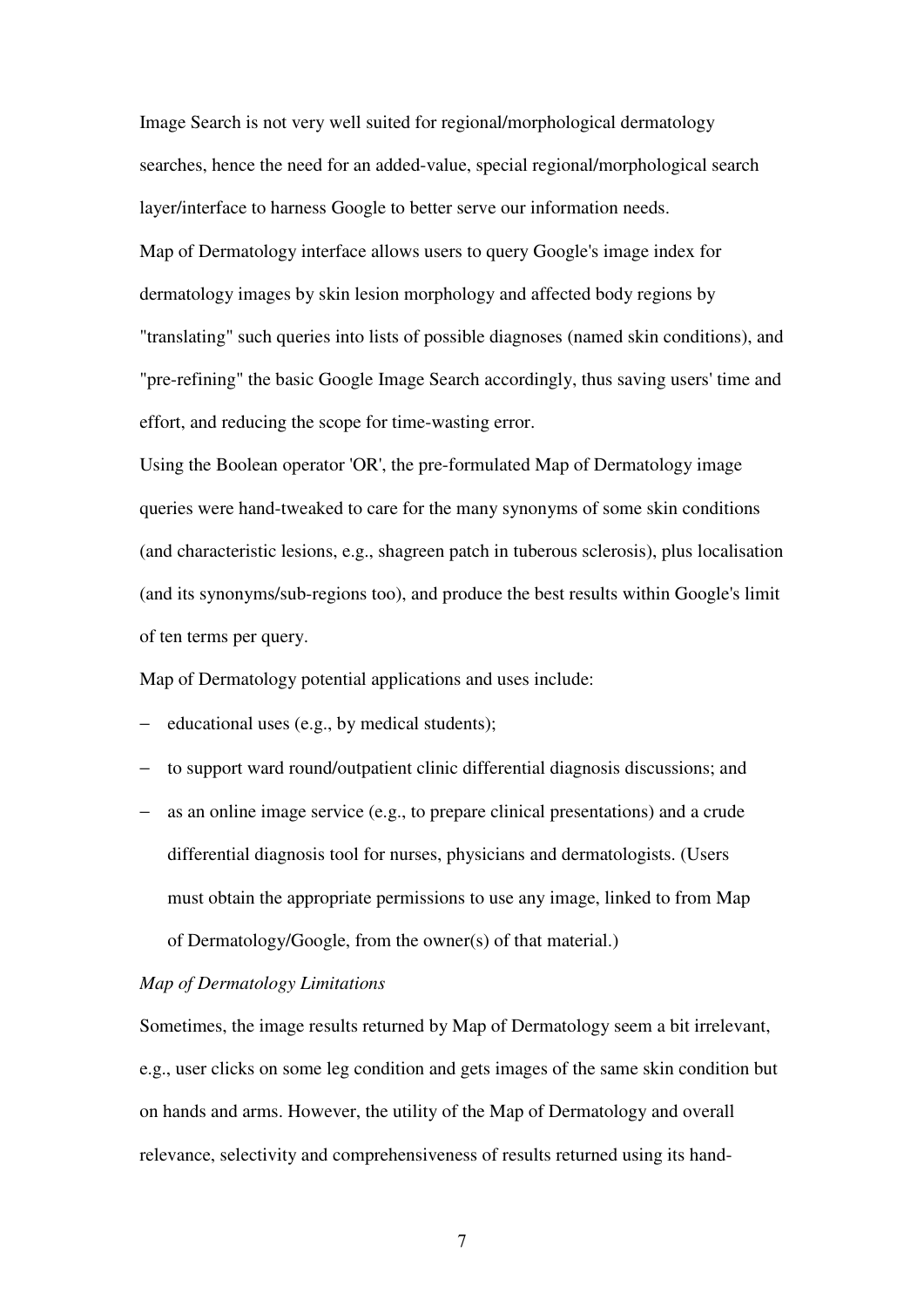tweaked queries and the regional/morphological differential diagnosis layer it adds to Google still outweigh these limitations and outperform the results that the average user can achieved using the raw Google Image Search alone to search by morphology and body region.

## **Future Directions**

Following are some possibilities for further improving Map of Dermatology. Better and more comprehensive maps can also be developed based on the differential diagnosis algorithms/trees in Ashton and Leppard's *Differential Diagnosis in Dermatology* (subject to receiving the necessary permission from authors/publisher, and human and financial resource availability).<sup>11</sup> The improved maps could also allow users to further refine the results for some body regions by selecting specific subregions/parts, e.g., the nails (under hands and feet), take into consideration the many other aspects of patients and their skin lesions that are equally important in pinpointing a correct diagnosis (e.g., patient age and gender, occupational history, lesions that are itchy vs. non-itchy or showing loss of sensation, etc.), and point to categorised written resources about the condition at hand (e.g., research papers, care guidelines, patient information leaflets, etc.), in addition to images. (Currently, users can do some of this (finding related written resources) by switching to 'Web' in the Google Image results pane; this will pass the current image query to Google Web Search, but the results of the latter cannot be quality assured.)

The list of differential diagnoses could also be sorted in order of frequency/probability (though such order can sometimes be country/geographical region specific), with more common conditions displayed higher up the differential diagnosis lists. The current Map of Dermatology proof-of-concept demonstrator uses static pages to enable rapid production/prototyping (it only took this author few days to develop it)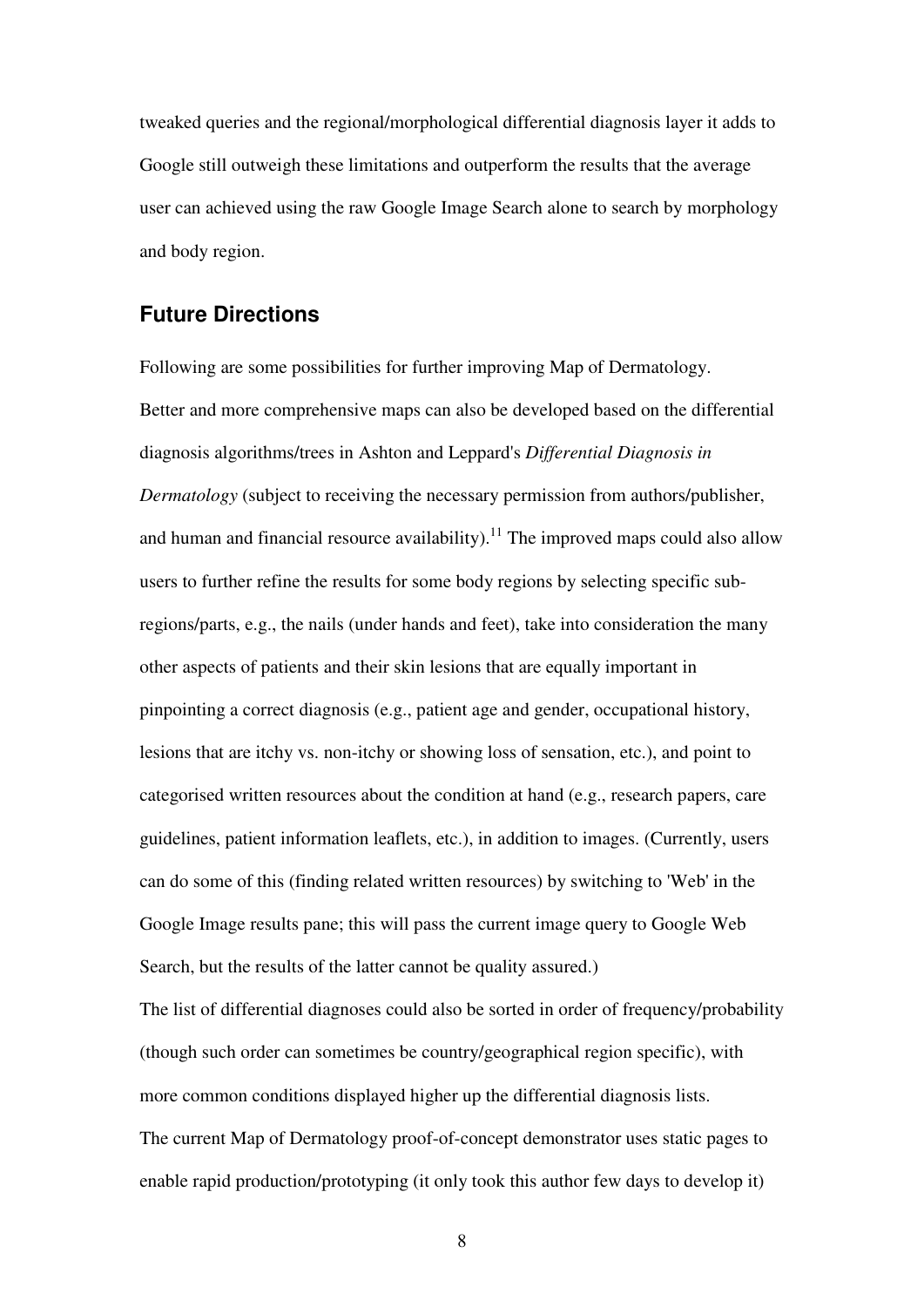and keep it simple, but a database-driven version is also a possibility to more efficiently and effectively manage everything as the maps expand. New options can be added to allow users to limit retrieved images to a particular image filetype [Any filetype; JPEG (Joint Photographic Experts Group ) files; GIF (Graphics Interchange Format) files; PNG (Portable Network Graphic) files], and image size [All sizes; Large; Medium; Small]. This can be achieved using Google Image Search query options, namely 'as\_filetype' and 'imgsz'. For example, the following query will only retrieve keratoacanthoma images that are in JPEG format and of medium size:

#### http://images.google.com/images?q=keratoacanthoma&as\_filetype=jpg&imgsz=medium

Similarly, users can be offered the option to retrieve images from only academic domains. For example, the following query will retrieve dermatofibroma images from only US academic domains:

### http://images.google.com/images?q=dermatofibroma+site:edu

Also, it should be possible to intercept Google results and scan/filter them for dead links or search further within results (as a workaround to Google's limit of ten words per query) before displaying them. (We also thought of the possibility of using the free APIs (Application Programming Interfaces) offered by Google (http://www.google.com/apis/), but found that they currently only apply to Google Web Search and do not cover, or offer any way to access Google Image Search.) A friendlier, non frames-based version could be developed (avoiding popup windows or opening too much new browser windows). Instead of relying only on textual terms, a typical image or colour drawing for each top category of skin lesion/morphology could also be included in the differential diagnosis lists (currently displayed in the upper right pane), e.g., an image example of a macule, papule, vesicle, etc.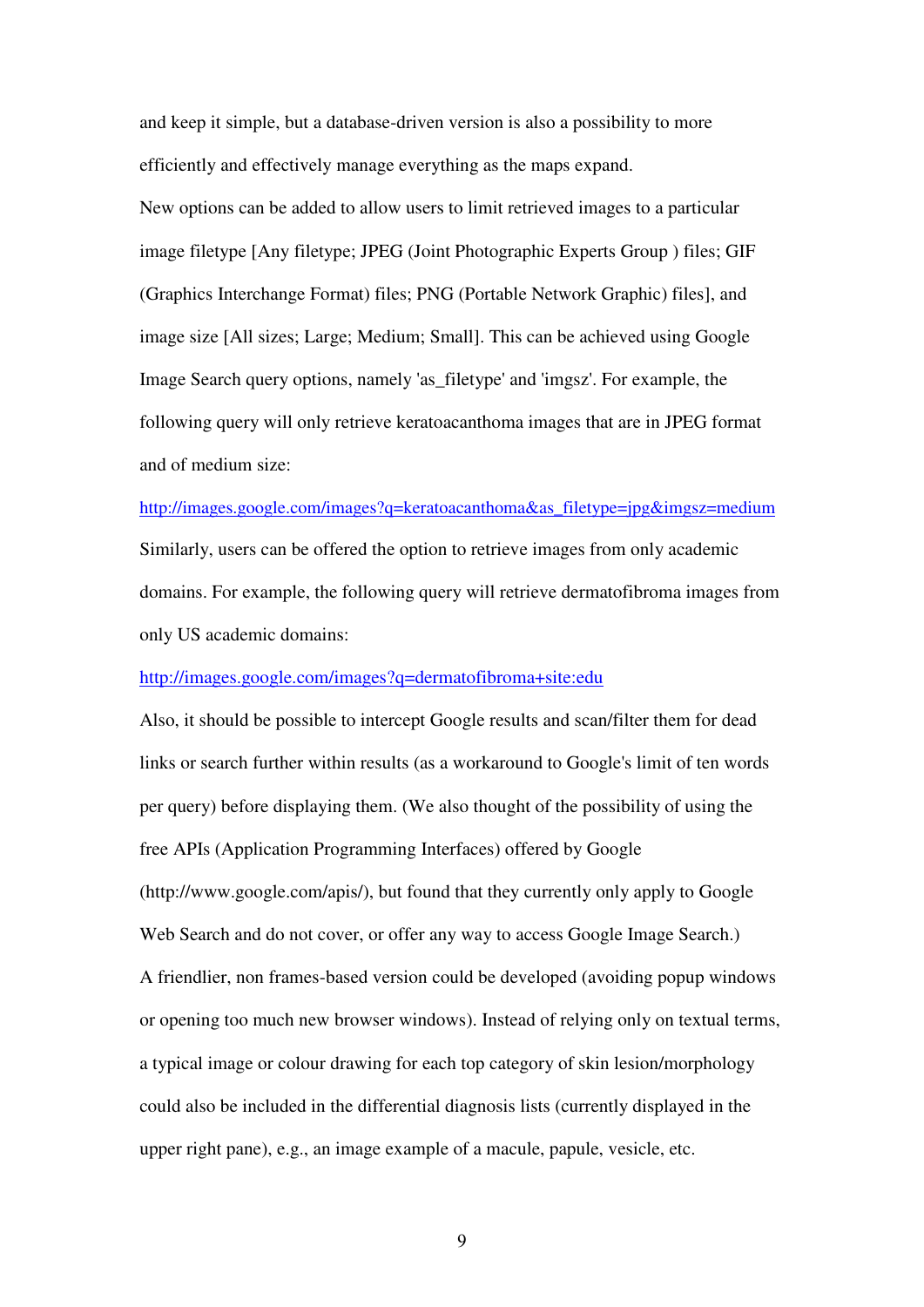Finally, the possibility of developing a dedicated, clinically/dermatology-aware image search engine (instead of relying on general search engines like Google Image Search) could be explored. Such dedicated engine would spider Web pages for images in a way similar to Google, but would process the text surrounding images and automatically index those images using a specialised medical text indexer. <sup>12</sup> This has the potential of producing much more relevant and accurate results in response to clinical/dermatology queries, and could also improve the support of disease synonyms in image queries.

# **References**

- 1. TASI (Technical Advisory Service for Images). A Review of Image Search Engines (October 2004). Available from: http://www.tasi.ac.uk/resources/searchengines.html (last accessed 14 April 2005)
- 2. Krejci-Papa NC, Bittorf A, Diepgen T, Huntley A. Dermatology on the Internet. A source of clinical and scientific information. *J Dermatol Sci* 1996;13(1):1-4.
- 3. Diepgen TL, Eysenbach G. Digital images in dermatology and the Dermatology Online Atlas on the World Wide Web. *J Dermatol* 1998;25(12):782-7.
- 4. Huntley AC, Bittorf A, Taragin M. Configuring for the World Wide Web: recommendations for dermatologists. *J Am Acad Dermatol* 1996;34(1):125-36.
- 5. Bittorf A, Krejci-Papa NC, Diepgen TL. Development of a dermatological image atlas with worldwide access for the continuing education of physicians. *J Telemed Telecare* 1995;1(1):45-53.